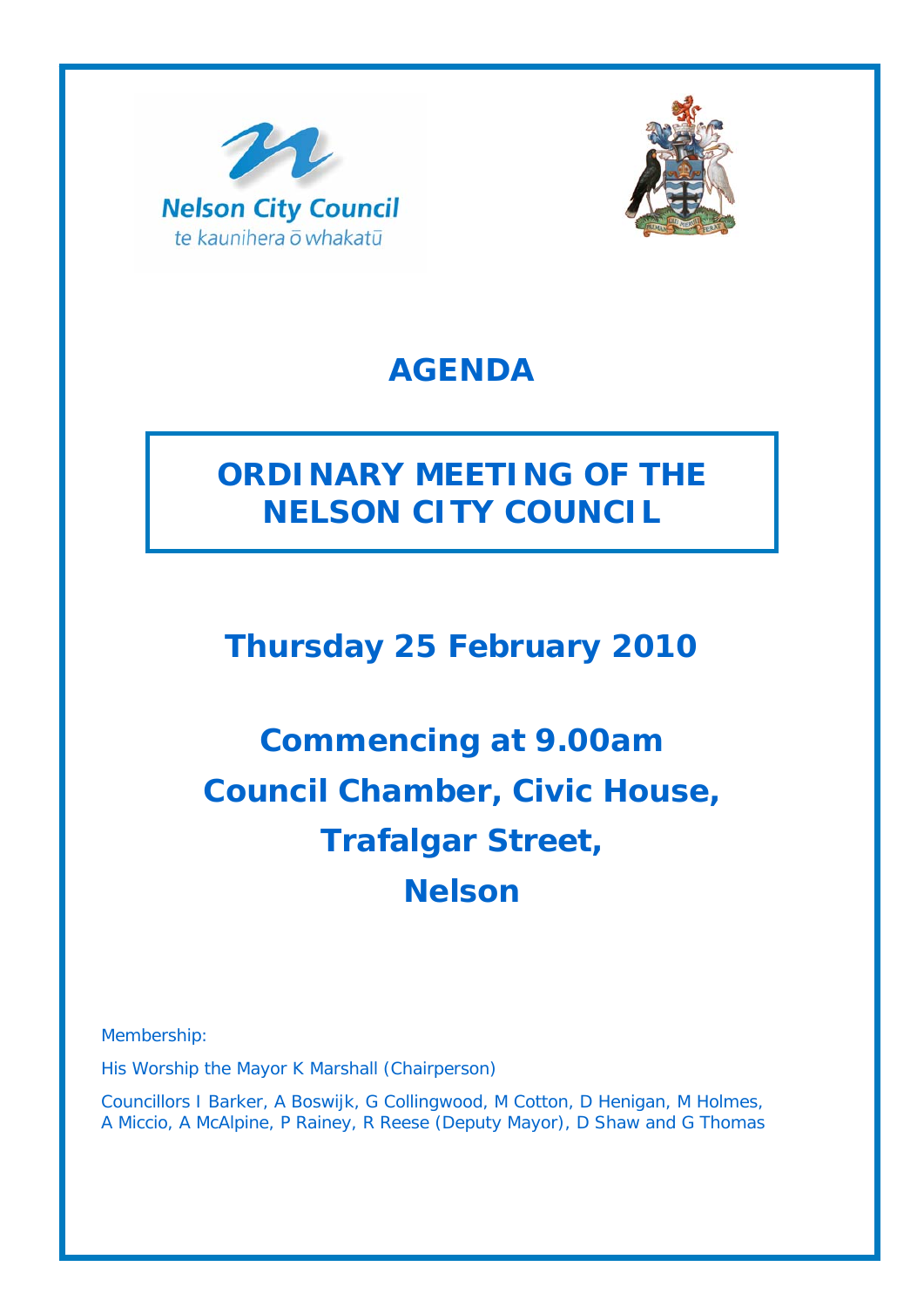# **B U S I N E S S**

**As set out below** 

| As set out below                                         |                                                                                                                                                                                                 |                      |
|----------------------------------------------------------|-------------------------------------------------------------------------------------------------------------------------------------------------------------------------------------------------|----------------------|
| <b>Nelson City Council</b><br>25 February 2010<br>882238 |                                                                                                                                                                                                 |                      |
|                                                          |                                                                                                                                                                                                 | Refer to<br>Page No. |
| Note: Lunch will be provided.                            |                                                                                                                                                                                                 |                      |
|                                                          |                                                                                                                                                                                                 |                      |
| <b>APOLOGIES</b>                                         |                                                                                                                                                                                                 |                      |
| <b>OPENING PRAYER</b>                                    |                                                                                                                                                                                                 |                      |
| 1.0                                                      | <b>PUBLIC FORUM</b>                                                                                                                                                                             |                      |
| 1.1                                                      | Residents of Waimea Road wish to speak to the Council in<br>respect of the item in the Chief Executive's report relating to<br>the relocation of a bus stop in Waimea Road.                     |                      |
| 2.0                                                      | <b>CONFIRMATION OF MINUTES - 11 February 2010.</b>                                                                                                                                              | $1 - 6$              |
|                                                          | Document number 882213                                                                                                                                                                          |                      |
|                                                          | Recommendation                                                                                                                                                                                  |                      |
|                                                          | <b>THAT</b> the minutes of the ordinary meeting of the<br><b>Nelson City Council, held on Thursday 11 February</b><br>2010, be confirmed as a true and correct record.                          |                      |
| 3.0                                                      | <b>STATUS REPORT - February 2010</b>                                                                                                                                                            | $7 - 15$             |
|                                                          | Document number: 643922                                                                                                                                                                         |                      |
|                                                          | Recommendation                                                                                                                                                                                  |                      |
|                                                          | <b>THAT the Council Status Report for February 2010</b><br>be received                                                                                                                          |                      |
| 4.0                                                      | <b>MAYOR'S REPORT</b>                                                                                                                                                                           |                      |
| 5.0                                                      | <b>REPORTS PERFORMANCE</b>                                                                                                                                                                      |                      |
| 5.1                                                      | <b>Chief Executive's Report</b>                                                                                                                                                                 | $16 - 56$            |
|                                                          | Report number 866838                                                                                                                                                                            |                      |
| 6.0                                                      | <b>REPORTS FROM COMMITTEES</b>                                                                                                                                                                  |                      |
| 6.1                                                      | <b>Remuneration Review Committee - 10 February 2010</b>                                                                                                                                         | $57 - 58$            |
|                                                          | Document Number 882500                                                                                                                                                                          |                      |
|                                                          | Recommendation                                                                                                                                                                                  |                      |
|                                                          | minutes of the<br>meeting<br>the<br><i>the</i><br><b>THAT</b><br><b>of</b><br><b>Committee</b><br><b>Remuneration</b><br><b>Review</b><br>held<br>on<br>Wednesday 10 February 2010 be received. |                      |